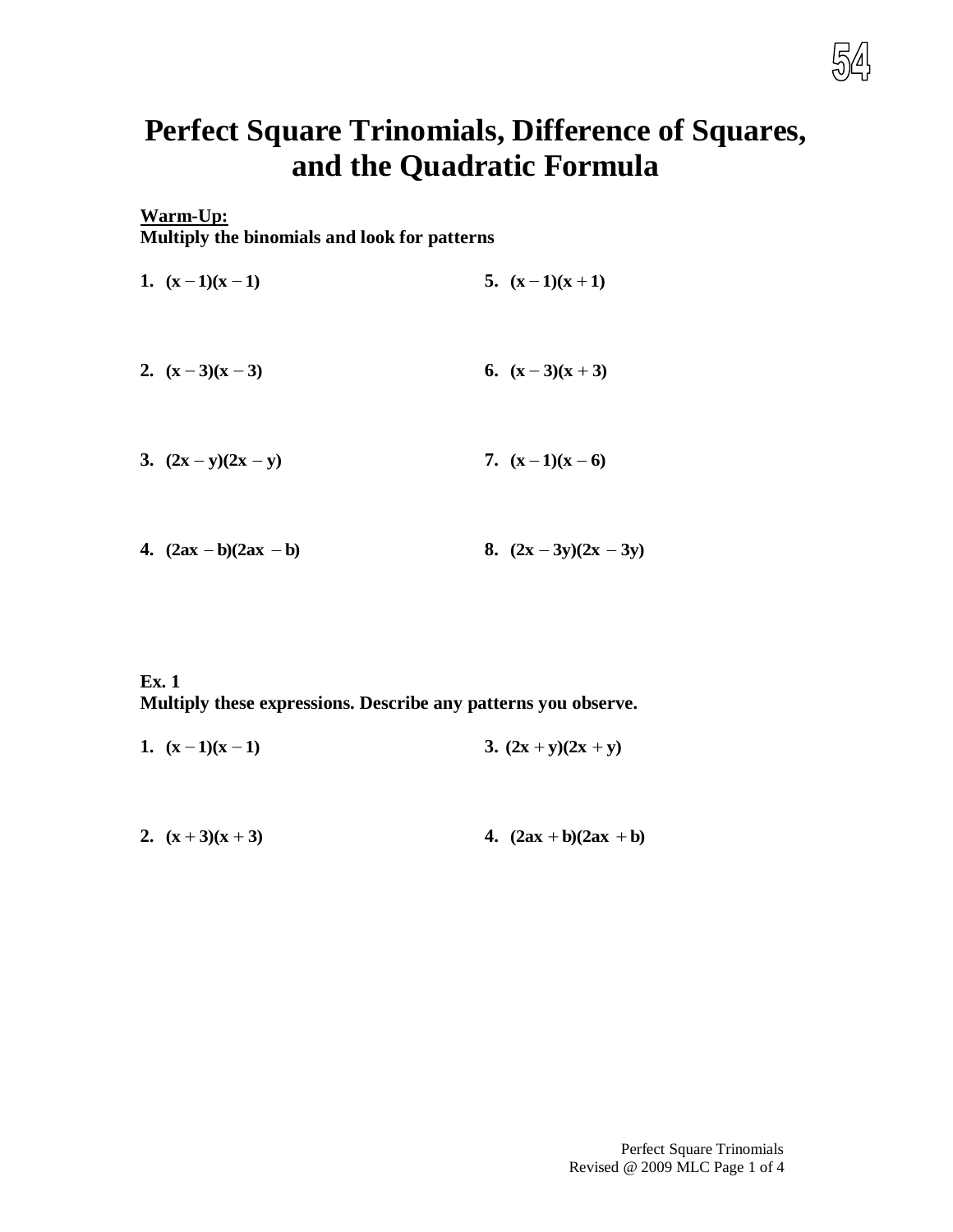Perfect Square Trinomial

\n
$$
(a + b)(a + b) = (a + b)^2 = a^2 + 2ab + b^2
$$
\n
$$
(a - b)(a - b) = (a - b)^2 = a^2 - 2ab + b^2
$$
\nBoth expressions have three terms: the square of a, twice a times b, and the square of b.

**Ex. 3 Multiply these expressions and describe any patterns you observe 1.**  $(x-1)(x-1)$ **3.**  $(x+6)(x+6)$ 

**2.**  $(x-3)(x-3)$ **4.**  $(2x + y)(2x + y)$ 

**Difference of Squares**  
\n(a + b)(a - b) = 
$$
a^2 - b^2
$$
  
\nThe expression  $a^2 - b^2$  has two terms: the square of a and the square of b.

#### **Ex. 5**

**Identify each expression as a perfect square trinomial, difference of squares, or neither. Factor (unless its neither).**

- **1.**  $x^2 + 2x + 1$ **5.**  $x^2 + 4x + 1$
- **2.**  $y^2 + 4y + 4$ **6.**  $9x^2 + 25$
- **3.**  $x^2 5x + 25$ **7.**  $y^2 + 2yz + z^2$

**4.**  $4x^2 - 25$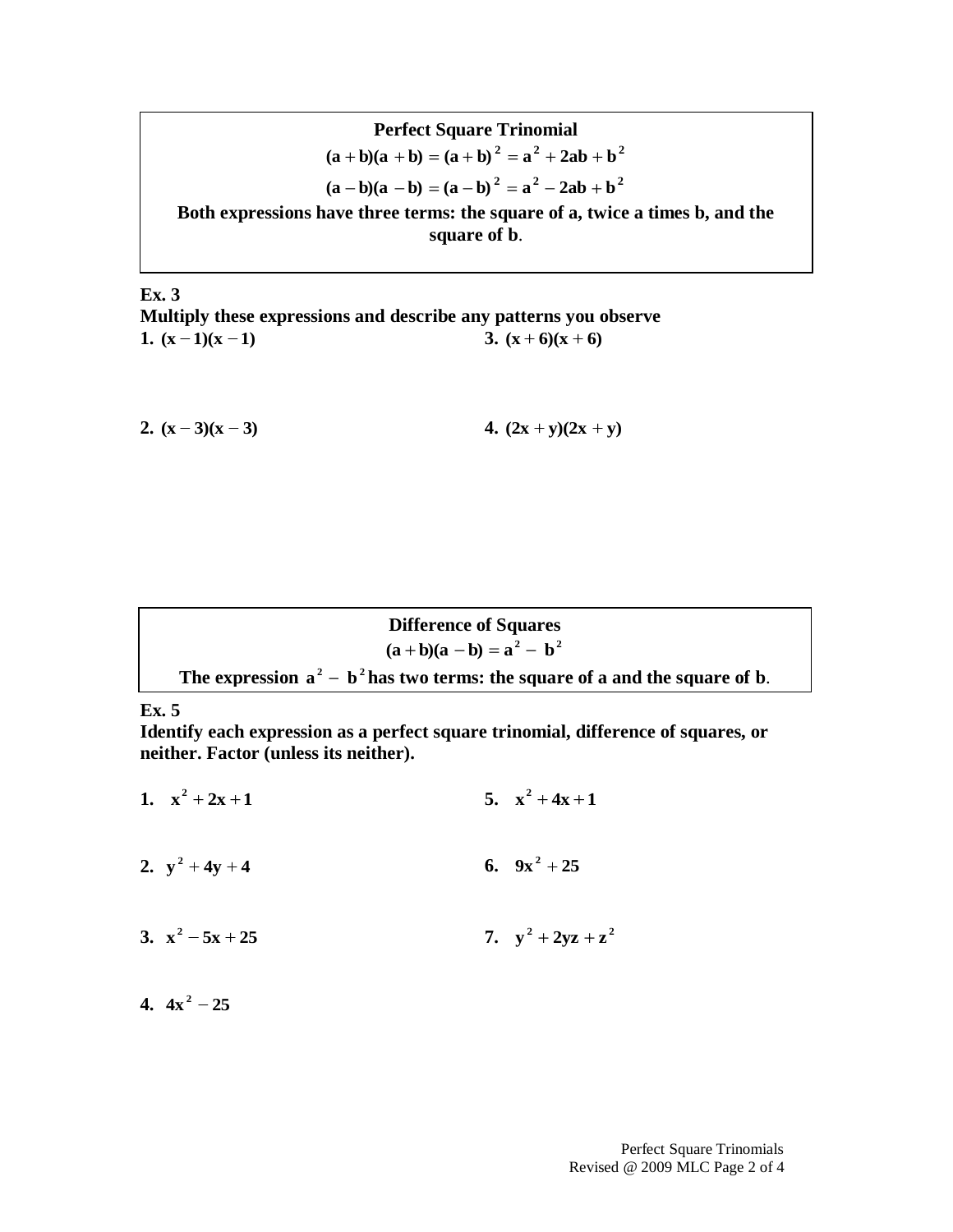Quadratic Formula use the form of the equation:  $ax^2 + bx + c = 0$ **2a**  $\mathbf{x} = \frac{-\mathbf{b} - \sqrt{\mathbf{b}^2 - 4\mathbf{a}\mathbf{c}}}{\sqrt{\mathbf{b}^2 - 4\mathbf{a}\mathbf{c}}}$ **2a**  $\mathbf{x} = \frac{-\mathbf{b} + \sqrt{\mathbf{b}^2 - 4\mathbf{a}\mathbf{c}}}{2}$ **2 2**

## **Group Project**

**Use the quadratic formula on these equations to check that you are using it correctly.**

- **1.**  $x^2 4x 12 = 0$ Answers:  $x = -2$  and  $x = 6$
- **2.**  $2x^2 x 3 = 0$ Answers  $x = 1.5$  and  $x = -1$
- **3.**  $4x^2 25 = 0$ Answers  $x = 2.5$  and  $x = -2.5$

# **Solve these equations 1.**  $2x^2 + 5x - 3 = 0$

2. 
$$
3x^2 - 2x - 4 = 0
$$

**Ex. 6 Use the quadratic formula to solve these equations 1.**  $2x^2 + 7x + 3 = 0$ **3.**  $2x^2 + 2x = -1$ 

**2.**  $4x^2 = 5x + 2$